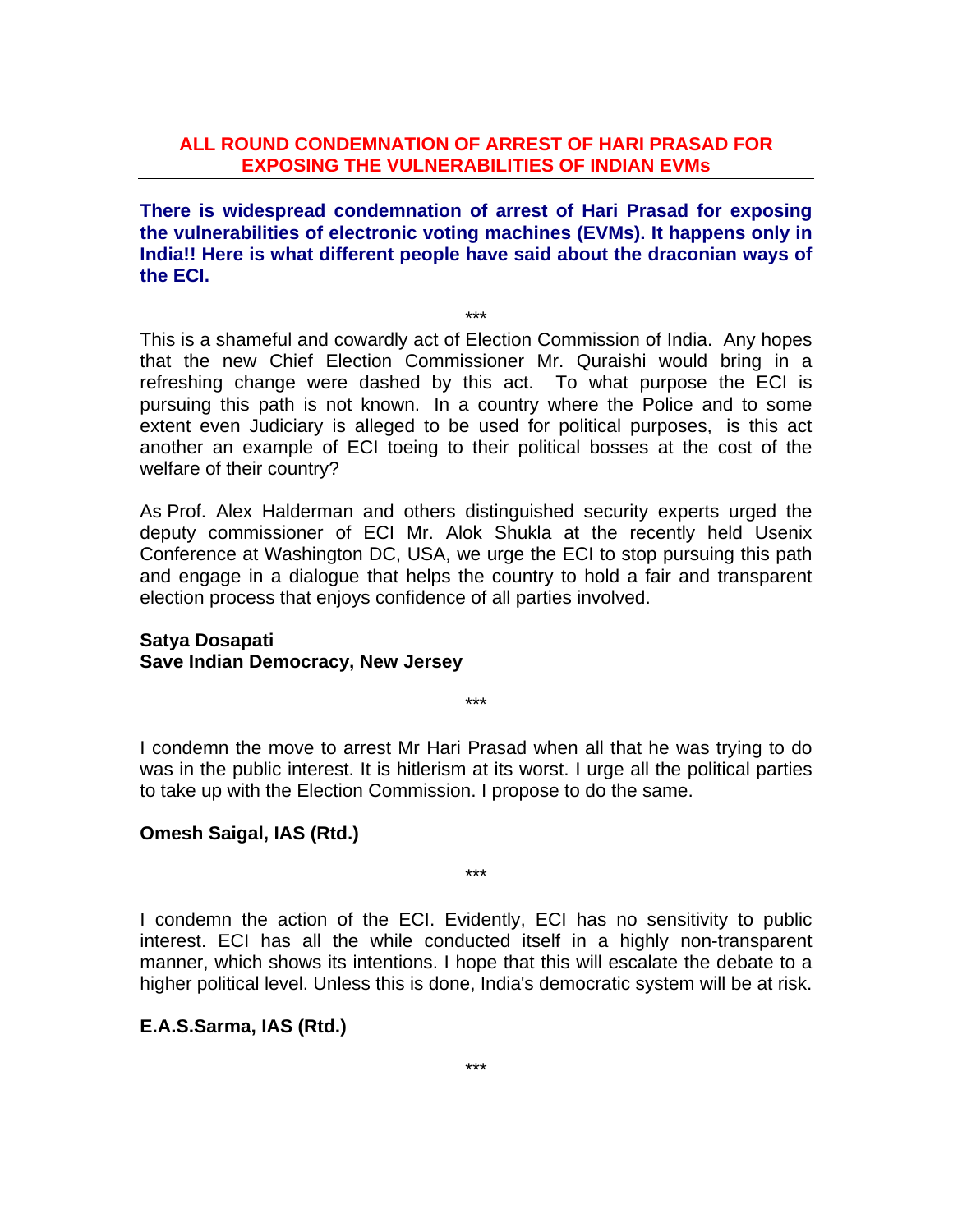Dear All, this is draconian, to say the least. ECI, with this action, has actually admitted defeat. I am prepared to do whatever required to defend Hari Prasad..

### **Mohandas, Kochi**

This is the most atrocious act by the govt. In the recent times and all our Support and Good wishes are with Hari

\*\*\*

# **Raghuveer Sakuru**

ECI has once again proved beyond doubts that we are living in a camouflaged Aristocracy rather than Democracy; it's pathetic to see the most supreme body of India to resort to such a heinous act.

\*\*\*

# **Arunkumar Kankipati, co-petitioner in PIL on EVMs in Supreme court of India**

\*\*\*

It is time to demonstrate in Washington D.C and New York before Indian consulate. We have to bring this to mass attention, as this scam didn't go to the public attention. In a country where terrorists are let go scot free, corruption is so rampant, it's heinous to arrest Hari Prasad. Arresting Hari Prasad is illegal.

## **Vinay Kumar, Technologist, U.S**

This move shows how desperate Election Commission of India is. They lacked transparency from day one. This reminds me like Watergate cover up. ABRAHAM LINCOLN: You can fool some of the people all the time , and all the people some of the time, but you cannot fool all of the people all the time.

\*\*\*

Hari prasad, we are all proud of you for refusing the bail. We are with you all the way whatever it takes. This is the mark of a leader. The end of tyrannical regime is coming near.

## **Prasad Yalamanchi, Activist, Chicago**

\*\*\*